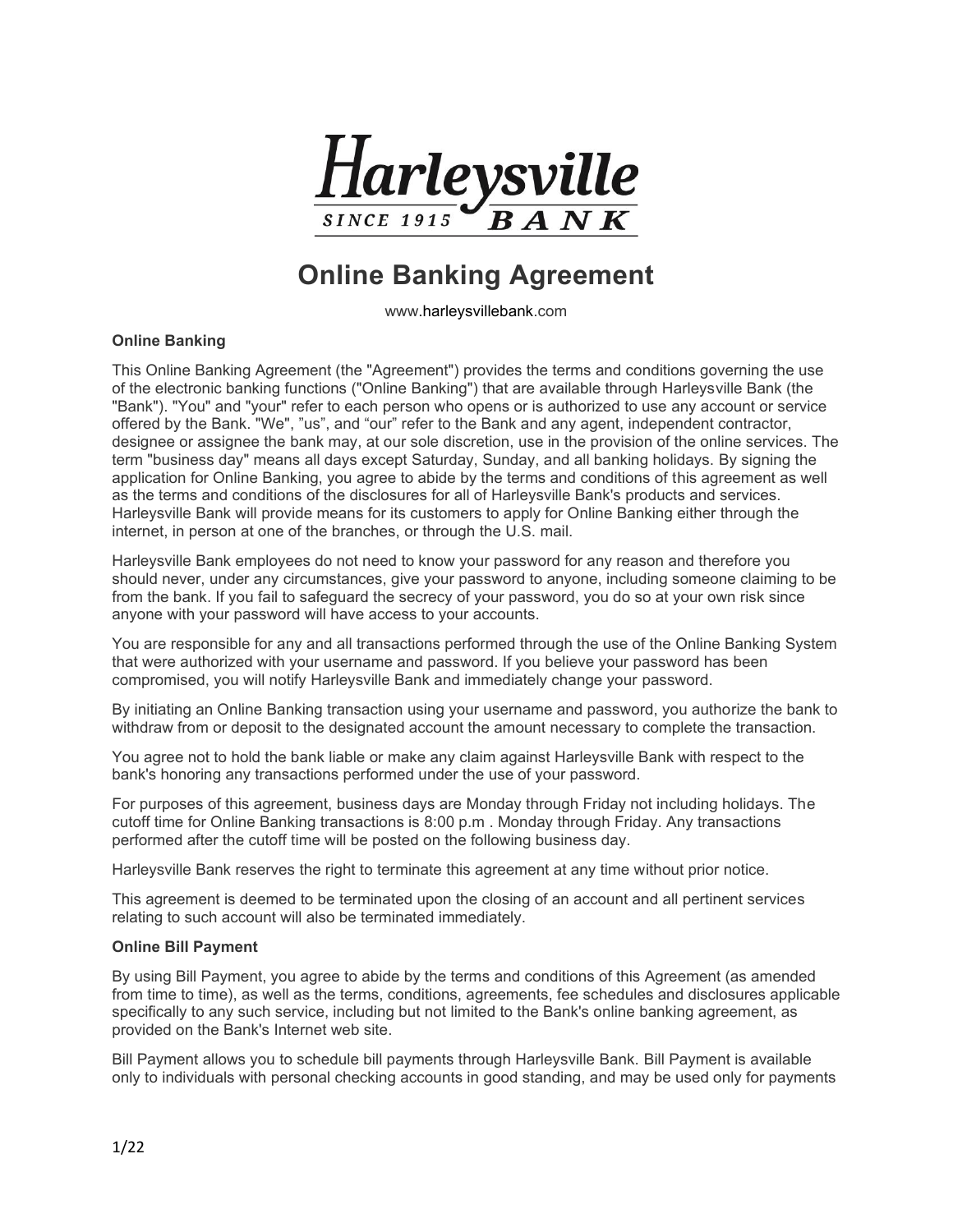that are the responsibility of a natural person. The Bank reserves the right to terminate Bill Payment if, at our discretion we determine this service is being used for a business purpose.

You can arrange, entirely at your option, for the payment of your current, future, and recurring bills from your Bank personal checking account, up to a maximum of the available funds in such account. There is no limit to the number of payments that may be authorized. Only one one-time payment and one recurring payment may be sent to any payee on the same business day. You may pay any person, individual or business for which you provide a valid mail delivery address and valid account number. We will not process any payments to Federal, state, or local governmental units, tax agencies or courts. Harleysville Bank reserves the right to refuse to pay any person or entity to whom you may direct payment. Harleysville Bank is obligated to notify you promptly if it decides to refuse to pay a person or entity designated by you. This notification is not required if you attempt to make tax or court related payments, or any other payment which is prohibited under this agreement.

When we receive a payment instruction, we will mail or otherwise remit payment from the available funds in your Bank personal checking account, on the "Send Date" as requested by you. Remittance may be by check or through electronic means, the format of which is at the sole discretion of the Bank. The bank reserves the right to combine multiple payments' to payees. To schedule payments, you will enter the requested "Send Date", or the date you want the payment sent to the merchant. The Bank will deduct the payment amount from your account one day prior to the "Send Date".

We shall not be obligated to remit any such payment unless your checking account and/or draw account(s) has sufficient funds or credit availability, at least equal to the amount, to pay the bill on the processing date.

You authorize Harleysville Bank to charge your personal checking account for all periodic service charges associated with Bill Payment as disclosed in the Rates and Fees Disclosure, as amended from time to time. You agree to maintain sufficient funds in your personal checking account and/or draw account from which bills are being paid or Bill Payment may be canceled without notice.

You agree that we reserve the right to terminate the Bill Payment service at any time.

By providing Harleysville Bank with the names of your payees, account numbers, payment amounts, and their address, you authorize us to follow the payment instructions to those payees as provided by you.

All payments made through Bill Payment require sufficient time for your payee to credit your account. To avoid incurring finance charges or late fees charged by your payee, you must schedule a payment with sufficient time in advance of the due date of your payment. You must schedule the "Send Date" of all payments at least five (5) business days prior to the requested "due date" as indicated by your bill.

You have the right to cancel or change any scheduled payment. You must cancel the scheduled payment no later than 4:00 p.m. EST (or EDT, if applicable) on the day before the "Send Date" you entered, by editing or deleting the scheduled payment.

We shall not be responsible if payment is not received on time if we send payment according to payment schedule as outlined within this agreement. You are responsible to make sure that the date entered allows sufficient time for payment to be received by vendor.

We shall not be responsible for any charges (including any applicable finance charges or late fees) imposed or any other action taken by a payee who refuses or mishandles the payment for any reason, or that results from a payment that you have not scheduled properly, including you not having provided the Bank with correct names, addresses and/or account information for those persons or entities to whom you wish to direct payment. In addition, we will not be liable if any third party (including the U.S. Postal Service) through which any bill payment is made fails to properly transmit the payment to the intended payee. We will also not be liable if there are non-sufficient funds or credit available in your designated payment account or draw account; a legal order directs us to prohibit withdrawals from the payment account; the payment account is closed or frozen; or any part of the electronic system used in connection with the Bill Payment service is not working properly.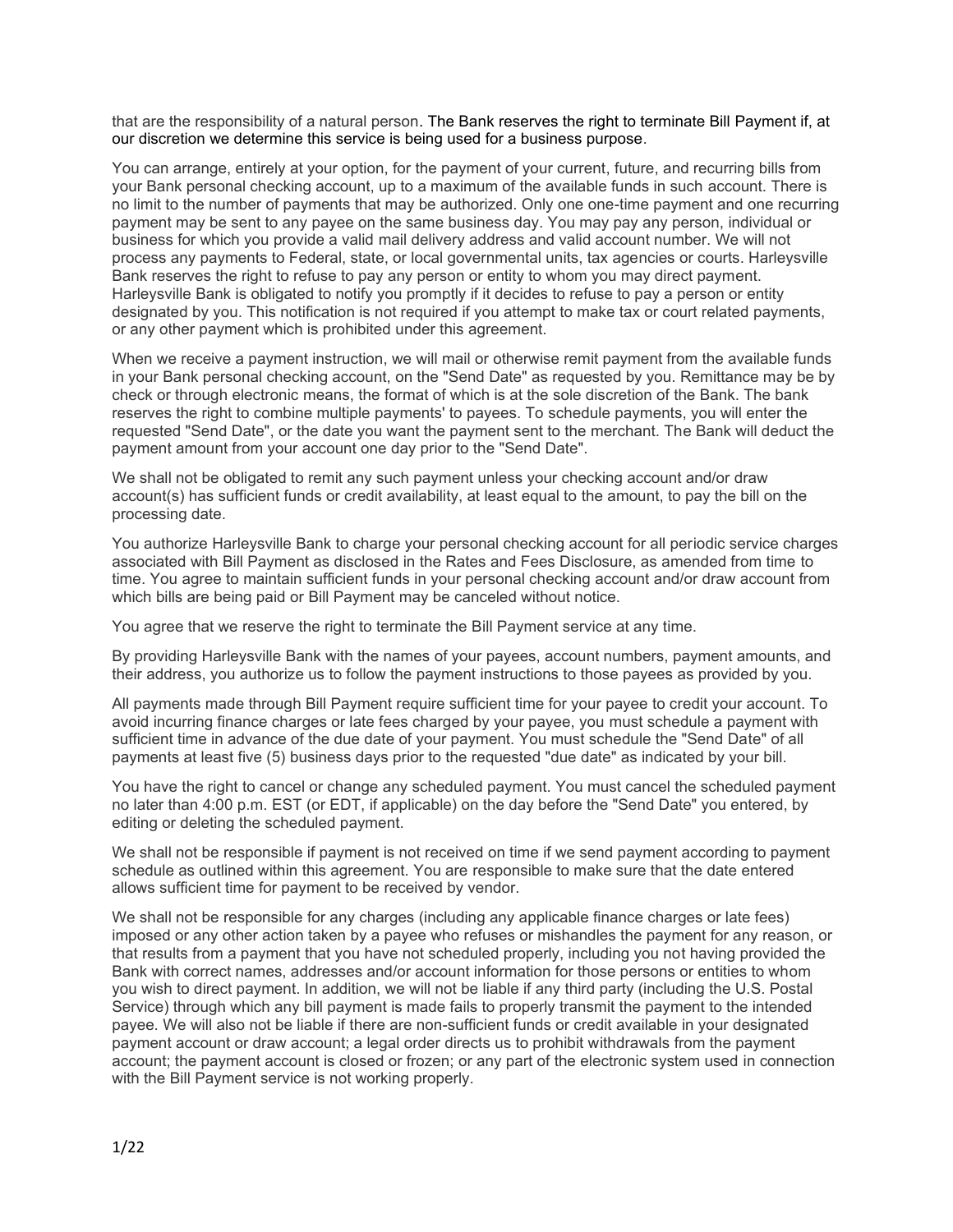You agree to hold Harleysville Bank harmless for circumstances beyond our control, including but not limited to fire, flood or other acts of God that prevent the proper execution of Bill Payment Service transactions.

Bill Payment features and service charges may be changed by Harleysville Bank from time to time. Any use of the Bill Payment Service after the change(s) take(s) effect will constitute your agreement to the changes.

Harleysville Bank identifies users by their unique User ID and Password. All Bill Payment transactions initiated with your User ID and Password will be considered as having been authorized by you. You are liable for all bill payments made or authorized with the use of your User Name (or User ID) and Password. You agree that if you give your Password to anyone, or fail to safeguard its secrecy, you do so at your own risk since anyone with your Password will have access to your accounts. You agree that if you have knowledge that the secrecy of your Password has been compromised, you will immediately notify the Bank in writing of that knowledge, and will immediately change your Password.

# **E-Statements**

By authorizing e-Statement delivery for your account:

- 1. You are enrolling in the e-Statement service through online banking, and you are affirmatively consenting to receive your periodic account statements electronically.
- 2. You are agreeing to discontinue the receipt of a monthly paper statement for all of your checking, or money market accounts referenced in your online banking account list, for all accounts now and in the future. All accounts currently included on your paper account statement, including the deposit account you elect, will be included on your e-Statements.

# **TECHNICAL REQUIREMENTS FOR USING e-STATEMENTS**

To access and retain your e-Statements, you will need the following:

- 1. Internet access and a valid email address;
- 2. A browser that supports 128-bit encryption, Transport Layered Security (TLS) 1.1 or higher. For the best results, we recommend you utilize the most current version of the following browsers: Google Chrome, Mozilla Firefox, Safari, or Microsoft Edge;
- 3. Software that allows you to view PDF documents, such as Adobe® Acrobat® Reader™. Please note that we are not responsible for the performance of any third party software or for any damage to your computer or other equipment caused by the installation of any third party software;
- 4. Access to a printer or the ability to download information in order to keep copies of your e-Statements for your records.

# **ACCESS TO YOUR e-STATEMENTS**

After you accept the e-Statement Agreement, you may access your e-Statements by clicking on the "e-Statement" button in the accounts section of our online banking service. For new accounts, e-Statements will be available with your first statement generated after enrollment. Your normal statement cut-off date will not change when you elect to receive e-Statements.

# **ONGOING AVAILABILITY OF YOUR e-STATEMENTS**

Each e-Statement will be available for at least 90 days after the date it is posted on the online banking web site. You may find it advisable to print or download e-Statements for permanent retention. For a fee, paper copies of e-Statements are available upon request. You may request a paper statement by contacting us as provided below (see "How to Contact Us").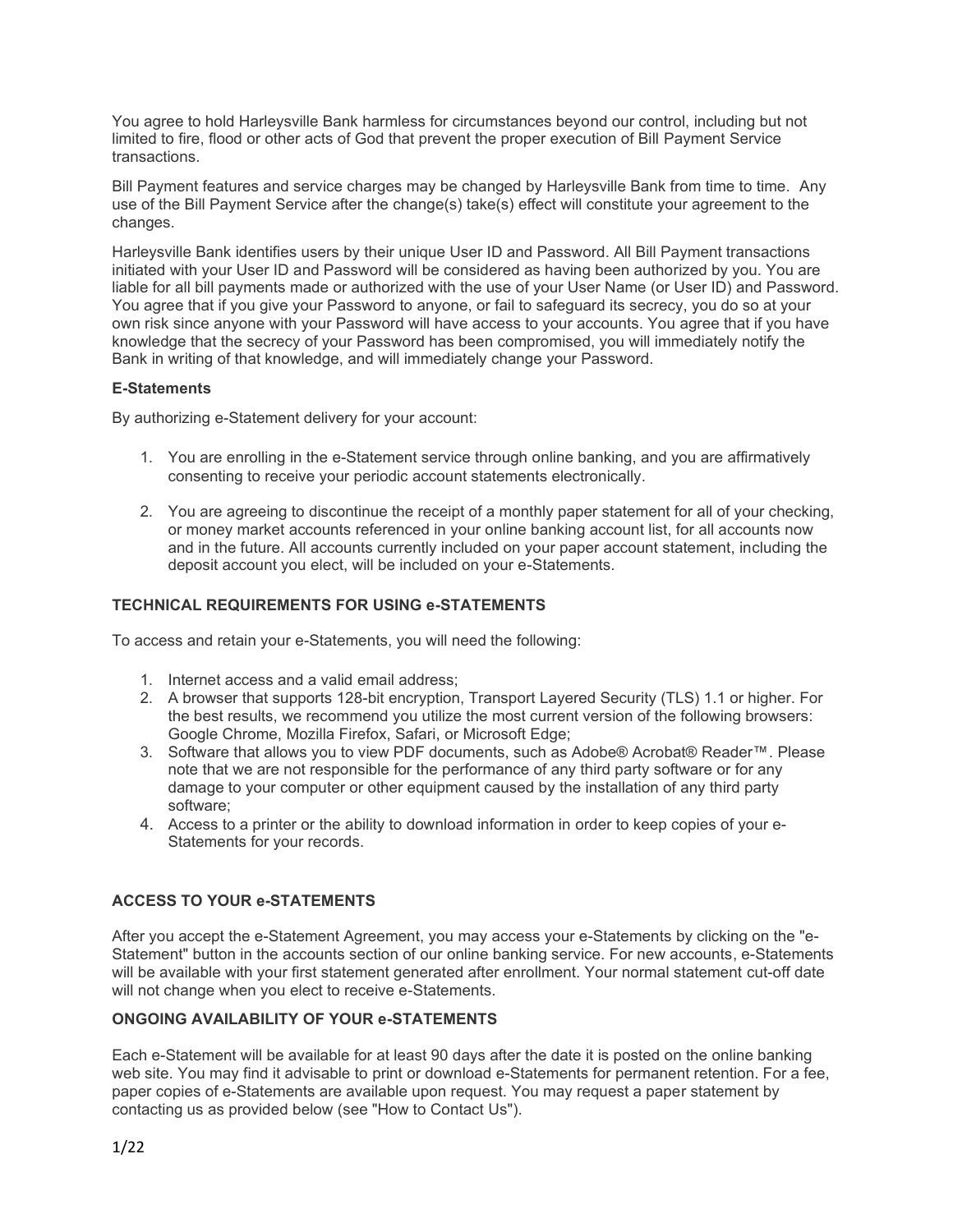#### **HOW TO DISCONTINUE ELECTRONIC DELIVERY OF e-STATEMENTS**

At any time, you may revoke your consent to electronic delivery and instead receive statements in paper form. To revoke your consent, send us a secure email through the online banking secure email capability, or a written letter, stating that you wish to revoke your consent to receive e-Statements and stating that you wish to receive these materials in paper form. Include your name and the applicable account number(s) in your letter. You may alert us to your request by telephone (see "How to Contact Us" below).

#### **YOUR RESPONSIBILITY TO NOTIFY US REGARDING ERRORS, IRREGULARITIES OR UNAUTHORIZED ACCESS**

You must promptly review your e-Statements and any accompanying items. Notify us immediately (see "How to Contact Us" below) of any suspected error, alteration or other irregularity (i) with your e-Statements; or (ii) with your account, including unauthorized access. Telephoning us immediately is the best way to keep your losses down, although you also may need to notify us in writing to preserve your rights. For more detailed information about your rights and responsibilities in this context, refer to the Deposit Account Disclosure.

#### **YOUR RESPONSIBILITY TO UPDATE YOUR ELECTRONIC CONTACT INFORMATION**

You must promptly notify the Bank if there is a change in your e-mail address or in other information needed to contact you electronically (see "How to Contact Us" below).

#### **HOW TO CONTACT US**

If you need to contact the Bank in any of the circumstances described above, or for any other reason, you may contact us:

- 1. if you are an online banking customer, by sending us an online secured Message through online banking; or
- 2. by telephone at 1-800-243-8700; or
- 3. in writing by U.S. Mail to: Harleysville Bank, Attention: Customer Service, 271 Main St. Harleysville PA 19438

#### **FEES FOR e-STATEMENTS**

The Bank does not currently charge fees for electronic delivery of e-Statements. We reserve the right to impose or change fees for electronic delivery and charge your deposit account for these fees at any time after providing such notice to you as may be required by law or regulation.

**AMENDMENT AND TERMINATION OF THE e-STATEMENT AGREEMENT BY HARLEYSVILLE BANK** We may amend or change the e-Statement Agreement at any time and will provide to you any notice or request for authorization required by law or regulation. If no notice or request for authorization is required by law or regulation, your continued acceptance of e-Statements after the effective date of such change will constitute your acceptance of and agreement with such amendment(s).

We may terminate this Agreement, and immediately either refuse to provide, or revoke access to, e-Statements at any time with or without cause or prior notice. If we terminate your access to our online banking service you will no longer receive e-Statements. Neither termination nor discontinuation of your access to our online banking service shall affect your liability or obligation under this Agreement.

#### **LIMITATION OF LIABILITY**

We will use our best efforts to deliver your e-Statements in a timely manner and in accordance with any applicable time required by law. However, we shall incur no liability if we are unable to deliver your e-Statements because of the existence of any one or more of the following circumstances: